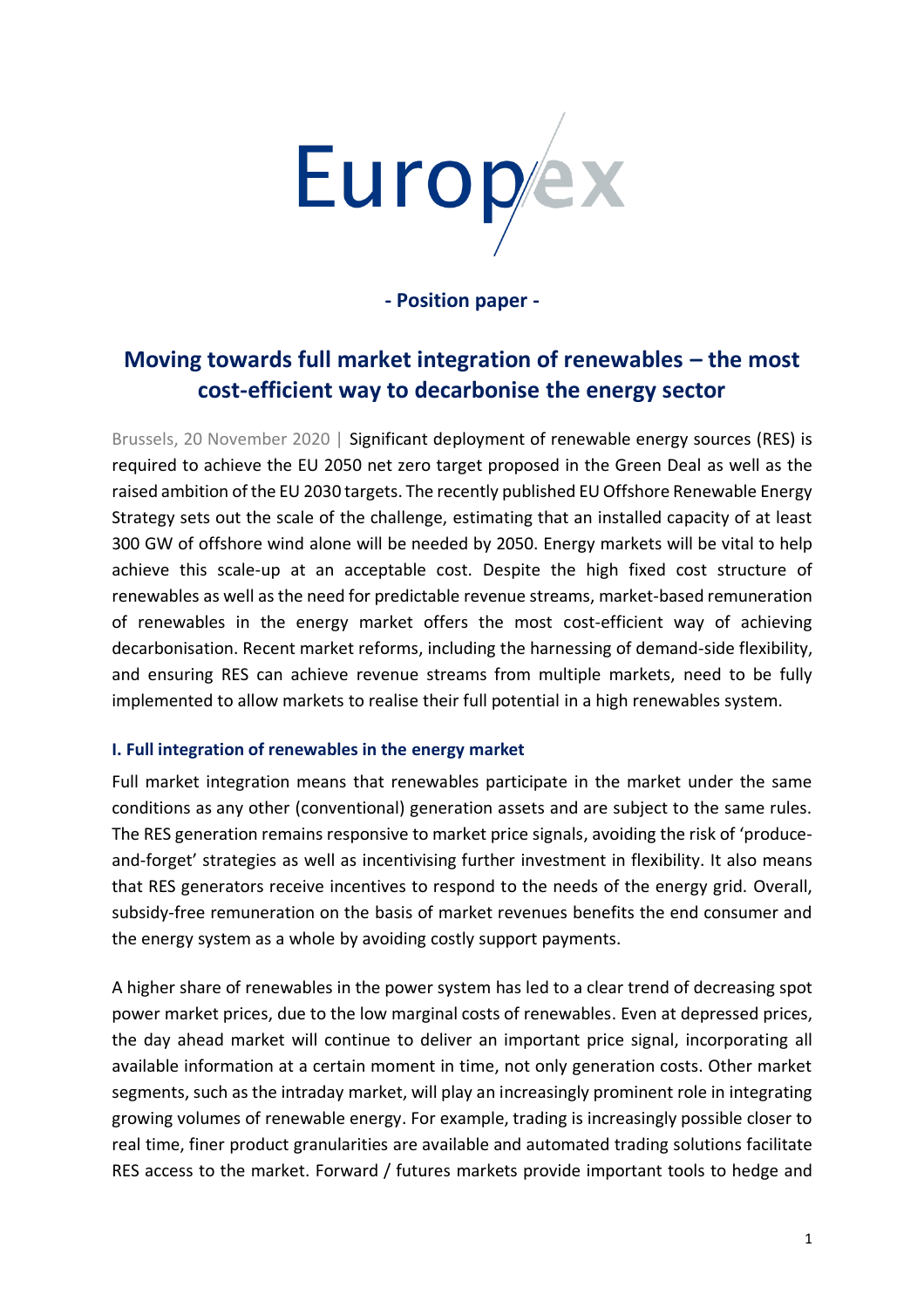manage price risk through the development of liquidity in contracts with increasingly long time horizons, for example to support the development of PPAs. Moreover, system services that can be provided by renewables (balancing, congestion management and ancillary services) can account for additional revenue streams.

Maximising revenue streams from different markets is an important factor for RES operating under full market conditions. In a high-renewables system, remuneration should originate from market-based revenues. This can be the remuneration of the commodity itself, for example stemming from the exchange price for every MWh produced as well as from the remuneration for the quality of the energy source (via Guarantees of Origin). Therefore, alongside competitive and liquid wholesale markets, a well-functioning emissions market and Guarantees of Origin (GO) market are also needed.

## **II – RES operation under full market conditions**

With an increasing number of RES installations reaching the end of their support time from 2020 onwards<sup>1</sup>, many will start operating under full market conditions for the first time. While this brings challenges, such as the exposure to balancing costs or achieving predictable revenue streams, options and strategies are available to ensure that RES installations can operate successfully in the energy market. $2$  The following elements provide an important foundation to make these strategies possible.

## **Box 1: Examples of enabling elements for market-based remuneration of RES**

**Full participation in all market timeframes to allow 'revenue stacking':** RES installations must be able to access multiple revenue streams ('revenue-stack') from different markets. In addition to the wholesale market, the ability for RES to participate in upwards and downwards balancing, provision of ancillary services and market-based redispatch is therefore important. The Clean Energy Package provisions provide the basis for this, and any remaining grid-related and regulatory barriers need to be removed.

**Power Purchase Agreements (PPAs):** Corporate or utility PPAs provide an attractive route to market because stable agreements can provide developers with longer term financial certainty and businesses/utilities with green energy. Depending on the structure of the PPA, price risk can occur when transactions are made through the spot market. The derivatives market provides the tools to allow market participants to hedge price risks on a long-term basis.

**Aggregators and Virtual Power Plants (VPPs):** Cloud-based virtual systems pool together distributed energy resources, often including flexible consumers and storage, to optimise production and consumption across the network and enhance access to the different energy markets. These services can help to optimise production profiles and plant dispatch while also contributing to relieving pressure on the grid.

**Guarantees of Origin (GOs):** Guarantees of Origin (GOs) effectively allow the green value of the energy to be recognised and traded across Europe in the form of certificates. GOs have the potential to provide a new source of revenue for post-subsidy plants, especially as an organised market for GO trading develops, together with a reference price. GOs play an important role in PPAs to ensure the traceability of green power, and their value can even be factored into developers' bids.

<sup>&</sup>lt;sup>1</sup> CEER Paper on Unsupported RES, 20 May 2020. [https://www.ceer.eu/unsupported-res-paper#](https://www.ceer.eu/unsupported-res-paper)

<sup>&</sup>lt;sup>2</sup> Formerly supported RES installations are already running without any financial support in several Member States, including Germany, Spain and the Netherlands (e.g. via short-term PPAs).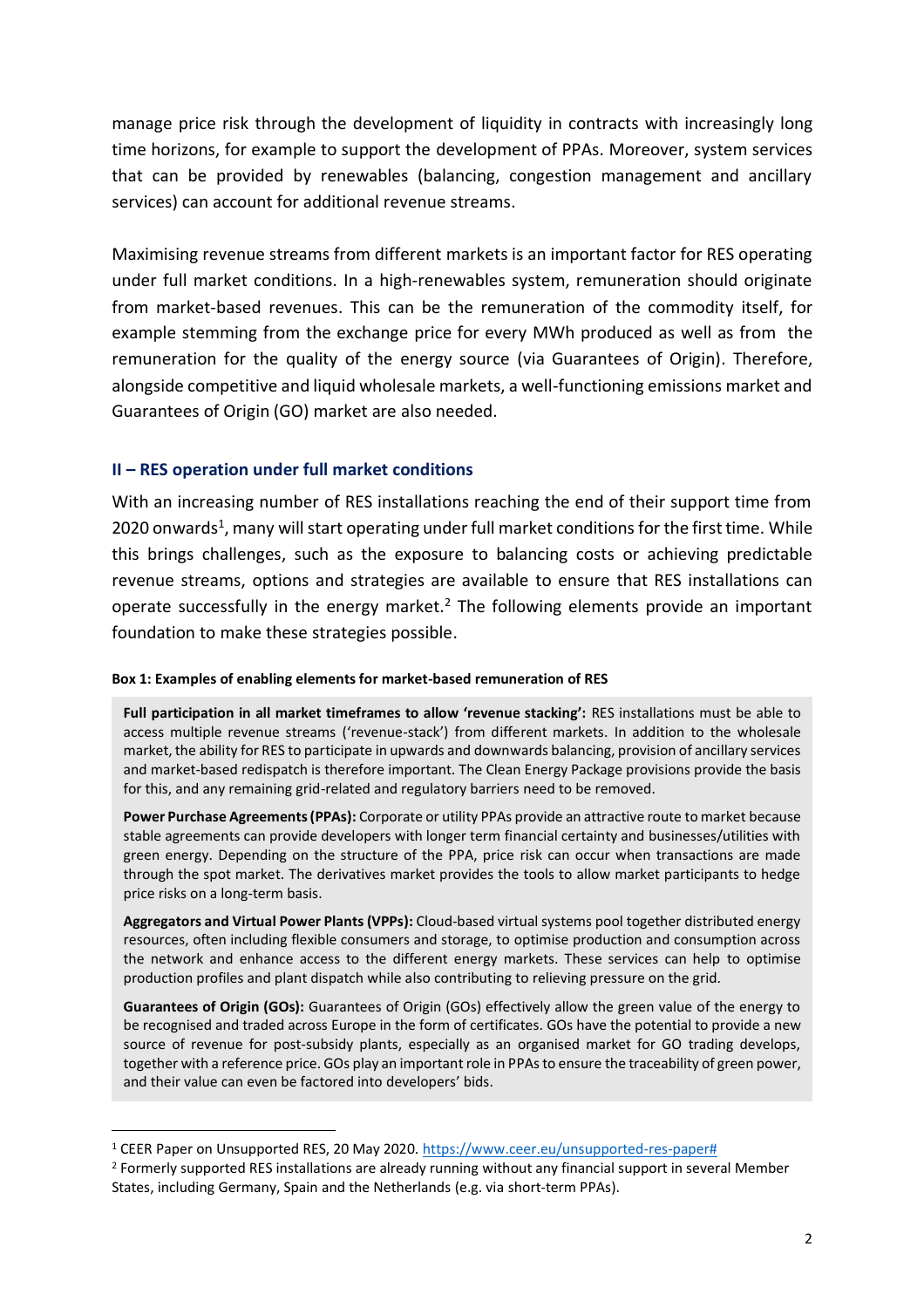In principle, market players should be provided with incentives to bid at their real marginal costs in the electricity derivative and spot market, meaning dispatch based on the merit order. Even under more market-based support scheme designs such as feed-in premiums, renewable plants may not offer at marginal costs, but at their opportunity costs, i.e. foregone profits from alternative operation and trading strategies. Bidding at real marginal costs guarantees an efficient market and a reliable price signal, which will also be necessary to drive integration between sectors.

Integrating flexibility on the load side is necessary to help absorb increasing amounts of renewables. In times of scarcity, it is the value that consumers attribute to their consumption that will set the price. These price peaks will help RES generators achieve a producer rent and cover their investment costs. Local flexibility markets will help to provide more locational price signals required to integrate renewables.<sup>3</sup>

# **III - Subsidy design during the transition to full market integration**

The full integration of renewables into the market should remain the clear objective, along with the phase-out of subsidy schemes. However, the current energy landscape consists of a range of different markets and instruments, beyond simply the 'energy-only market'. The challenge is how to complete this transition to full market integration while driving down the cost of support schemes and, at the same time, ensuring the renewable targets can be achieved.

A positive trend towards competitive tendering and more market-friendly support such as feed-in premiums and direct marketing is already evident. Competitive auctions have proven beneficial for fostering competition, which in turn reduces financing and power generation costs – both material cost reduction drivers. In fact, some recent examples show that the support to RES investments granted through auctions can be zero or even negative. This was the case, for example, in the auction run in Portugal for solar PV in August 2020 or RES capacity auctions in Spain in 2017.

While support schemes are in place it is important to ensure that the distortion of the energy wholesale market is kept to a minimum. This means that the support schemes need to be market-based, harmonised at a European level and that the subsidy amount is determined by competitive mechanisms (such as auctions). There are detailed design differences in support schemes that can affect their interaction with the market, and the national / regional context is important in this respect. Nonetheless, some important general distinctions in terms of the generators' exposure to market price signals can be made between the different types of support schemes (see the Annex for further detail). Moreover, the upcoming revision of the state aid guidelines for environmental protection and energy should ensure support scheme designs which enable efficient interaction with both the short-term energy market and the forward (derivatives) market.

<sup>&</sup>lt;sup>3</sup> See Europex paper *A market-based approach to local flexibility – design principles (February, 2020) <u>Link</u>*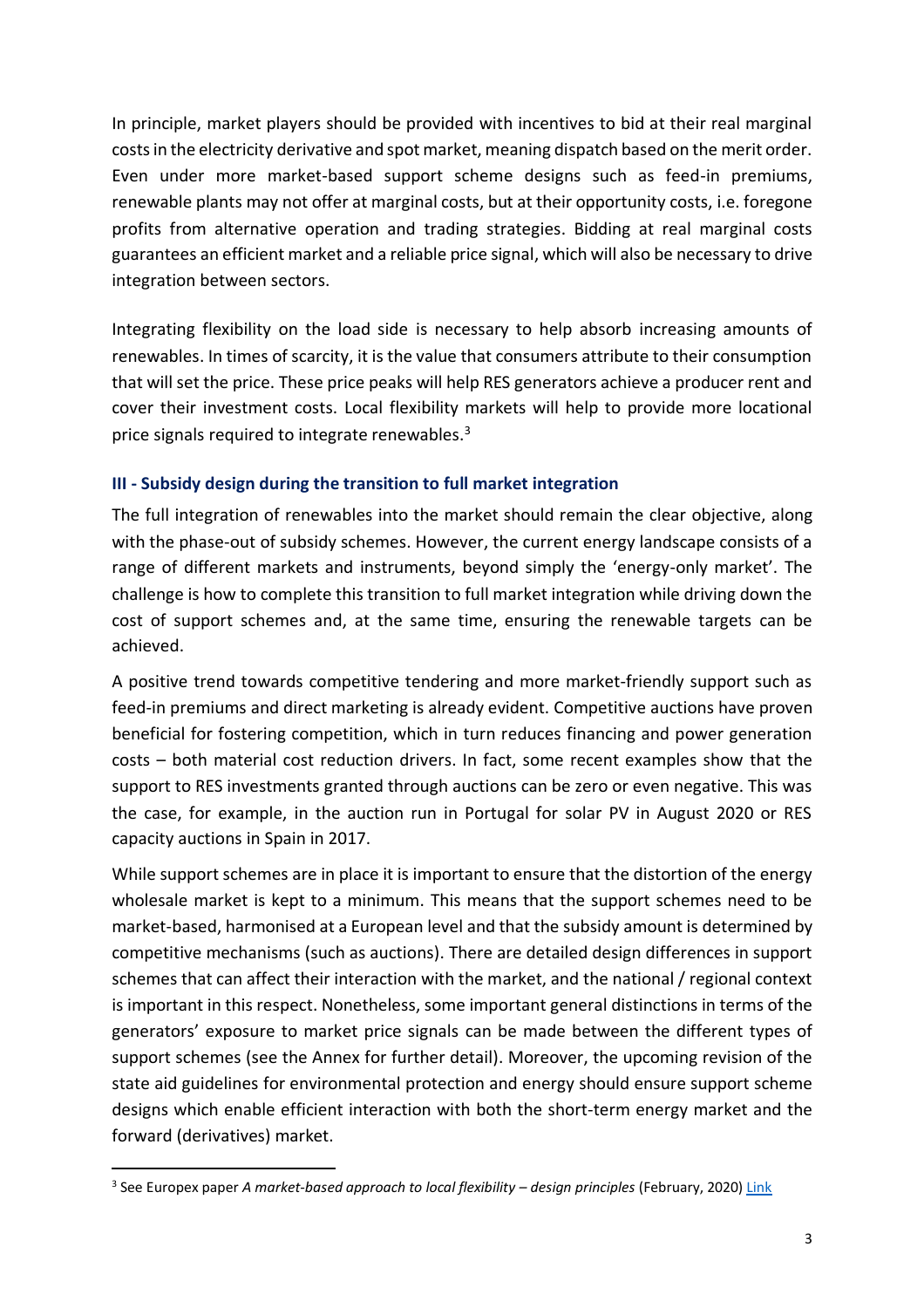#### **Box 2: Contracts for Difference – impact on the forward market**

A Contract for Difference (CfD) is a long-term contract, where two parties agree to trade a certain volume of energy for a set strike price. If the market price is higher or lower than the agreed strike price, then the parties settle the difference. These instruments are seen as a way to help lower capital costs and 'derisk' investments in new renewables. However, while the efficiency of market interaction can depend on design details (e.g. settlement period, negative price arrangements, etc.), publicly-backed CfDs pose particular problems in terms of their impact on the electricity forward market, necessary for hedging and the management of price risk.

The 'socialisation' of risk, via off-market interactions between RES operators and the government, effectively reduces the need for operators to hedge their risks on the derivatives market. If this type of CfD is introduced at scale, the reduced participation and liquidity in the forward market will in turn increase the cost of hedging for other generators and market participants. The cost of managing this risk is also ultimately transferred to the public, rather than managed via the competitive energy market. The Europex response to the consultation on the EU offshore renewable strategy (24 September 2020) provides more detail on the potential negative market impacts of CfDs.



Some developments in the design of support schemes are positive from a market perspective. For example, auctions for renewable capacity could help to incentivise RES generators to offer their electricity at their real marginal costs and improve locational signals, i.e. where to locate renewables across Europe. Other design options should be avoided: for example, full socialisation of the market price risk under publicly-backed CfDs leads to the loss of incentives for renewable investors to hedge their risk on the market.<sup>4</sup>

<sup>4</sup> See *Europex response to the preparation of the EU offshore renewable energy strategy* (September 2020) [Link](https://www.europex.org/consultation-responses/europex-response-eu-offshore-renewable-energy-strategy/)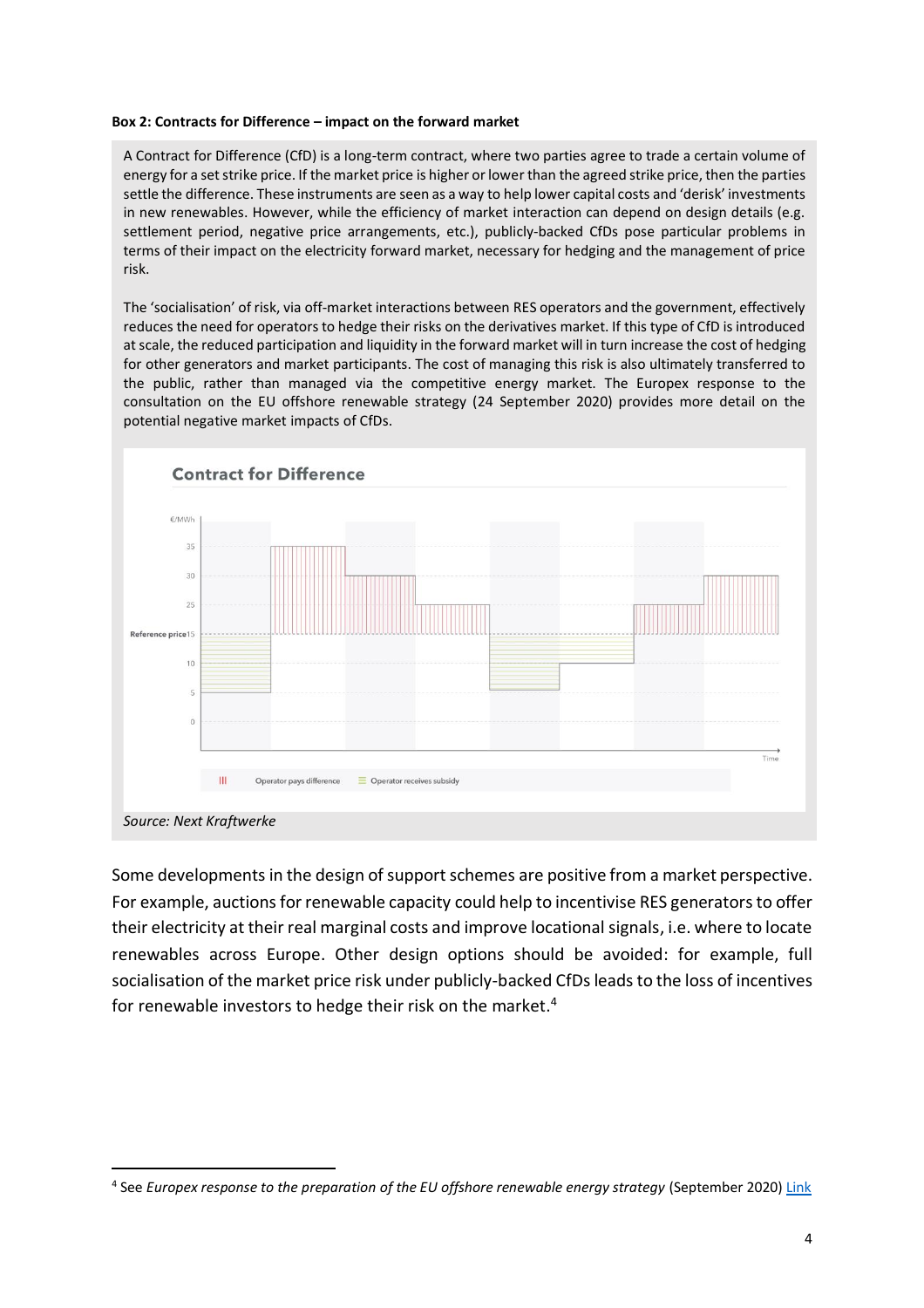## **IV - Conclusions**

In view of the ongoing strategic decisions about how to finance and deploy significant volumes of renewable energy in the 2030 and 2050 timeframes, a clear commitment to energy markets is needed. If the renewable build-out is done on the basis of support schemes which shield RES generators from market price risk or 'socialise' this cost, the energy transition will come at an overall higher cost to society and become socially and economically less acceptable. In the long run, the further expansion of subsidies for large RES volumes would also lead to a skewed market in which a portion of RES installations respond to market price signals while significant volumes do not.

Energy markets provide effective short and long-term tools to integrate increasing volumes of renewables, and allow market participants to hedge and manage associated price risk. With the development of demand-side flexibility, the increasing possibilities to 'stack' revenues from different markets, as well as the opportunities from complementary instruments such as PPAs and GOs, operating on the basis of market revenues should be the clear goal for all RES generation. This is necessary in order to support the transition to a decarbonised energy sector at least cost, whilst providing effective signals for the efficient management of the system.

## **About**

Europex is a not-for-profit association of European energy exchanges with 29 members. It represents the interests of exchange-based wholesale electricity, gas and environmental markets, focuses on developments of the European regulatory framework for wholesale energy trading and provides a discussion platform at European level.

## **Contact**

Europex – Association of European Energy Exchanges Address: Rue Archimède 44, 1000 Brussels, Belgium Phone: +32 2 512 34 10 Website: [www.europex.org](http://www.europex.org/)  Email: [secretariat@europex.org](mailto:secretariat@europex.org)  Twitter: @Europex\_energy